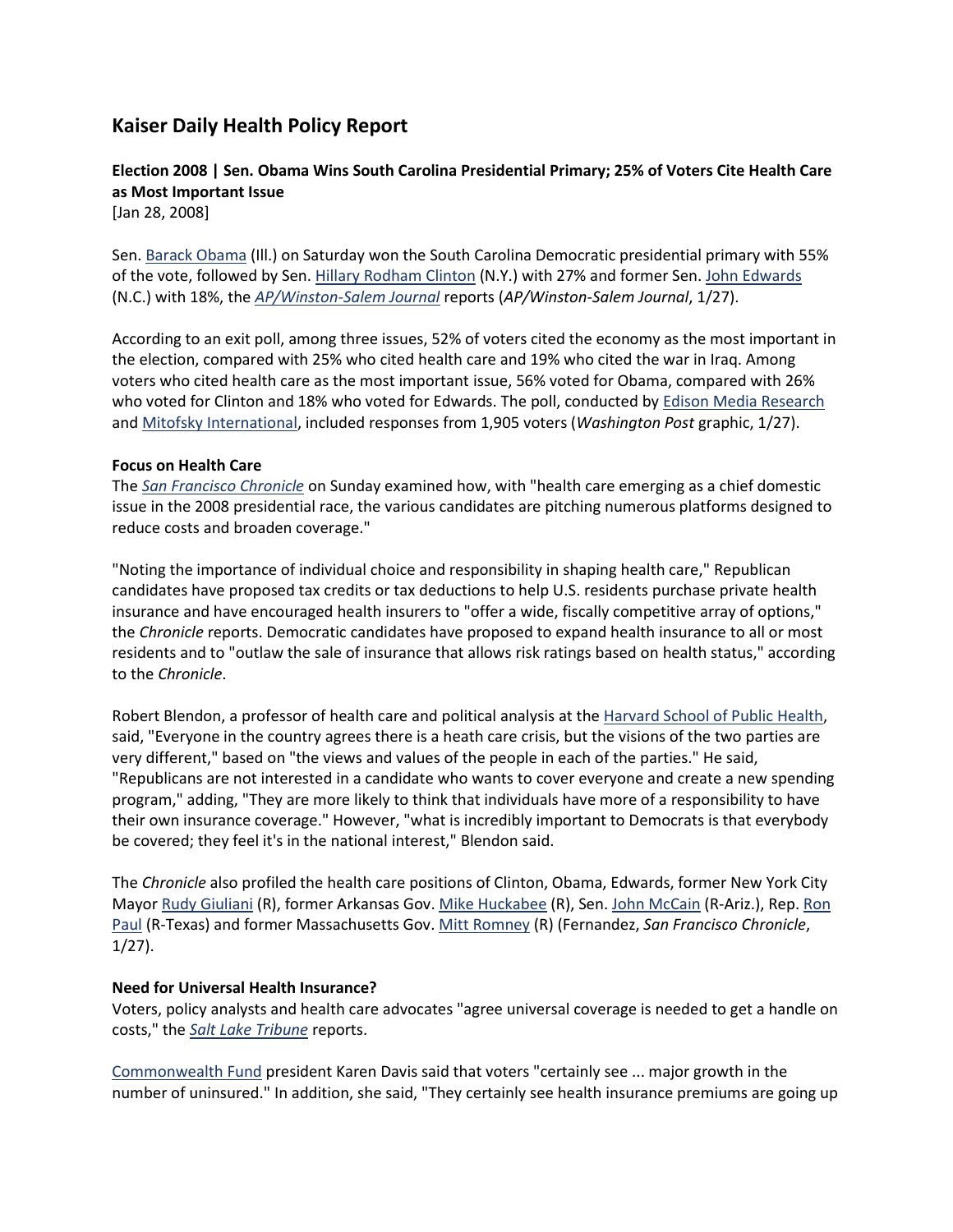a lot faster than their wages, and, as a result, they have less take-home pay." Judi Hilman, executive director of the [Utah Health Policy Project,](http://www.utahhealthalliance.org/) said, "You've got to get everybody in. Whether you call it a mandate or shared responsibility, it is a very important feature of any reform."

Democratic presidential candidates argue that risk and costs should be spread across a broader pool of people, according to Jennifer Tolbert, principal policy analyst for the [Kaiser Family Foundation'](http://www.kff.org/)s [Commission on Medicaid and the Uninsured.](http://www.kff.org/about/kcmu.cfm) But Republican candidates "generally oppose an increased government role or any requirements on people to buy" health insurance, the *Tribune* reports. Drew Altman, president and CEO of the Kaiser Family Foundation, said, "The general thrust for all of the Republicans is to find ways to make insurance more available in the private individual marketplace and to make that marketplace more affordable for people" (Rosetta, *Salt Lake Tribune*, 1/28).

## **Editorial**

"Americans may be divided about the form that health coverage should take, but they're united on the need for better access to health insurance," a [Daytona Beach](http://www.news-journalonline.com/NewsJournalOnline/Opinion/Editorials/opnOPN03012508.htm) *News-Journal* editorial states. A recent poll found that a majority of Republican voters supports a "requirement that everyone can carry health insurance and wants that responsibility to be shared," the editorial states, adding, "It's clear voters expect to hear candidates offering realistic solutions and a firm commitment to better health care." The editorial states, "Americans show far more enthusiasm for universal health coverage than many of the candidates for president," adding, "The clear message: Candidates, for Congress and state offices, as well as president, shouldn't be so cautious" (Daytona Beach *News-Journal*, 1/25).

## **Opinion Pieces**

- Gary Andres, *[Washington Times](http://washingtontimes.com/article/20080128/EDITORIAL08/536619869/1013/EDITORIAL)*: Many of the "problems in today's health care market are the direct result of government distortions" supported by Democrats, *Times* columnist Andres writes. According to Andres, the "party of small government may have more to say about health care than you think." He writes, "Republicans could address many of the problems and concerns voters express about health care by promoting more market-oriented reforms as alternatives to the continuation of Democrats' big-government policies," adding, "In Washington policy debates, effectiveness in addressing problems is measured by size of the government solution -- and bigger programs or more spending are code for more compassion" -- and "Republicans usually find themselves with a deficit in both programmatic bravado and rhetorical empathy." However, he concludes, "by talking more about curing the distortions caused by misguided regulations, the party of smaller government can find the medicine it needs to help improve its standing on the issue of health care" (Andres, *Washington Times*, 1/28).
- Paul Krugman, *[New York Times](http://www.nytimes.com/2008/01/28/opinion/28krugman.html?hp)*: Former President Bill Clinton "may not have run as postpartisan a campaign as legend has it," but "he did avoid some conflict by being strategically vague about policy" on health care and other issues, a move that "turned out to be a disaster," *Times* columnist Krugman writes. "Much has been written about the process by which the Clinton health care plan was put together," he writes, adding, "Above all, however, it was too slow." Some believe that "Mr. Obama's rejection of health insurance mandates - which are an essential element of any workable plan for universal coverage -- doesn't really matter because, by the time health care reform gets through Congress, it will be very different from the president's initial proposal anyway," Krugman writes, adding, "But this misses the lesson of the Clinton failure: if the next president doesn't arrive with a plan that is broadly